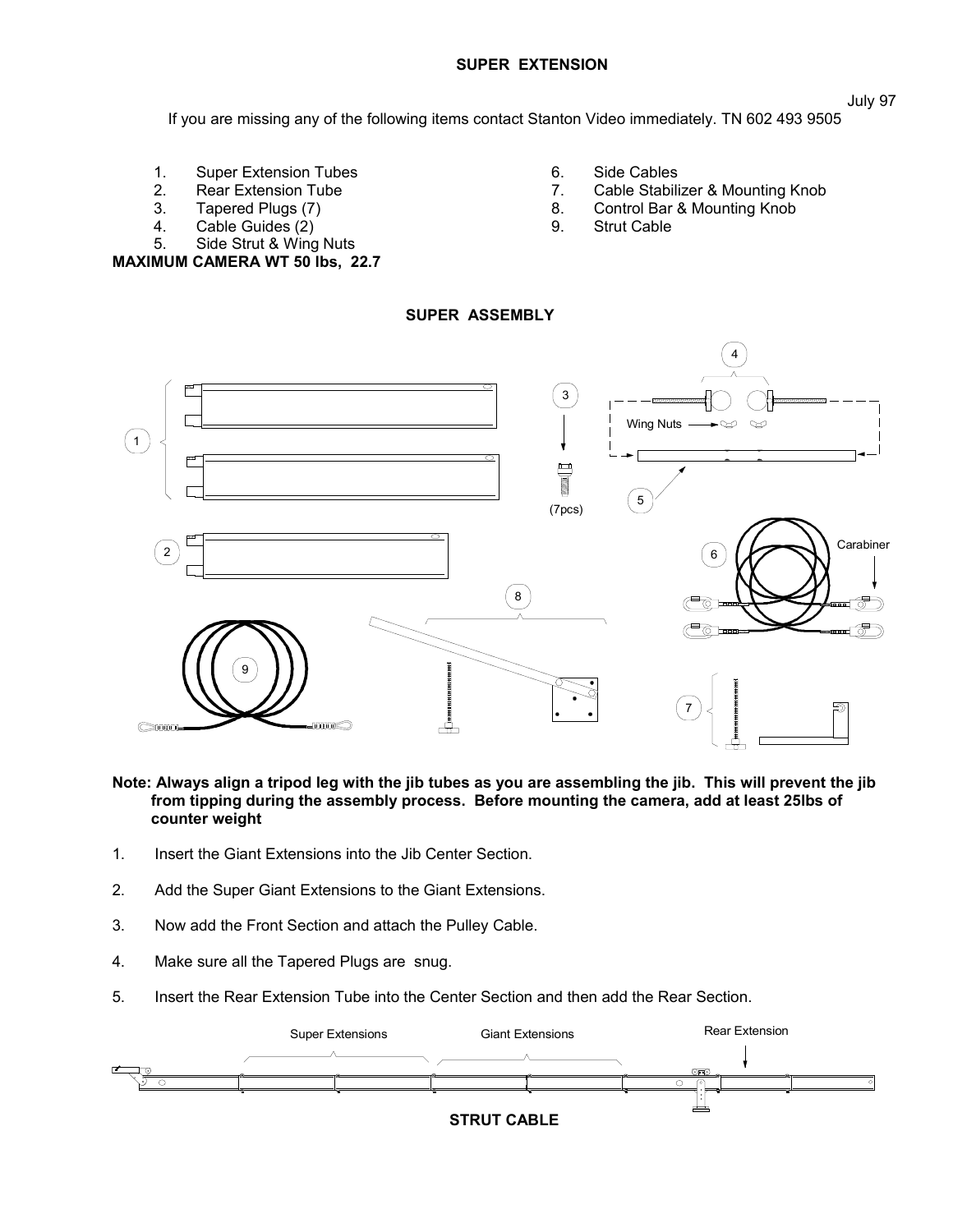1. Install the Giant Strut just forward of the Pedestal as outlined in the Giant instructions. The Side strut can then be installed on the Side Strut Mounting Screws. For video cameras, side struts are probably not necessary.



**Note:** The Super Kit does not include shackles, eyebolts or carabineers for the side strut cables. Use the hardware included in the Giant kit.

2. Install the Strut Cable using the Eye Bolts and Shackels. Attach the Carabiners to the Shackles at this time.

3. Install the Eye Bolt into the Front Section first, then run the cable over the top of the Strut.

4. With the Strut Cable over the top of the Strut insert the Eye Bolt into the Rear Section and secure with the Pinch Nut. This is facilitated by lifting the rear section with one hand as you insert the Eye Bolt.

**Note: Do not be alarmed if the cables seem a bit short when you first install them. They are set up on the "tight side" intentionally to compensate for cable stretch.**